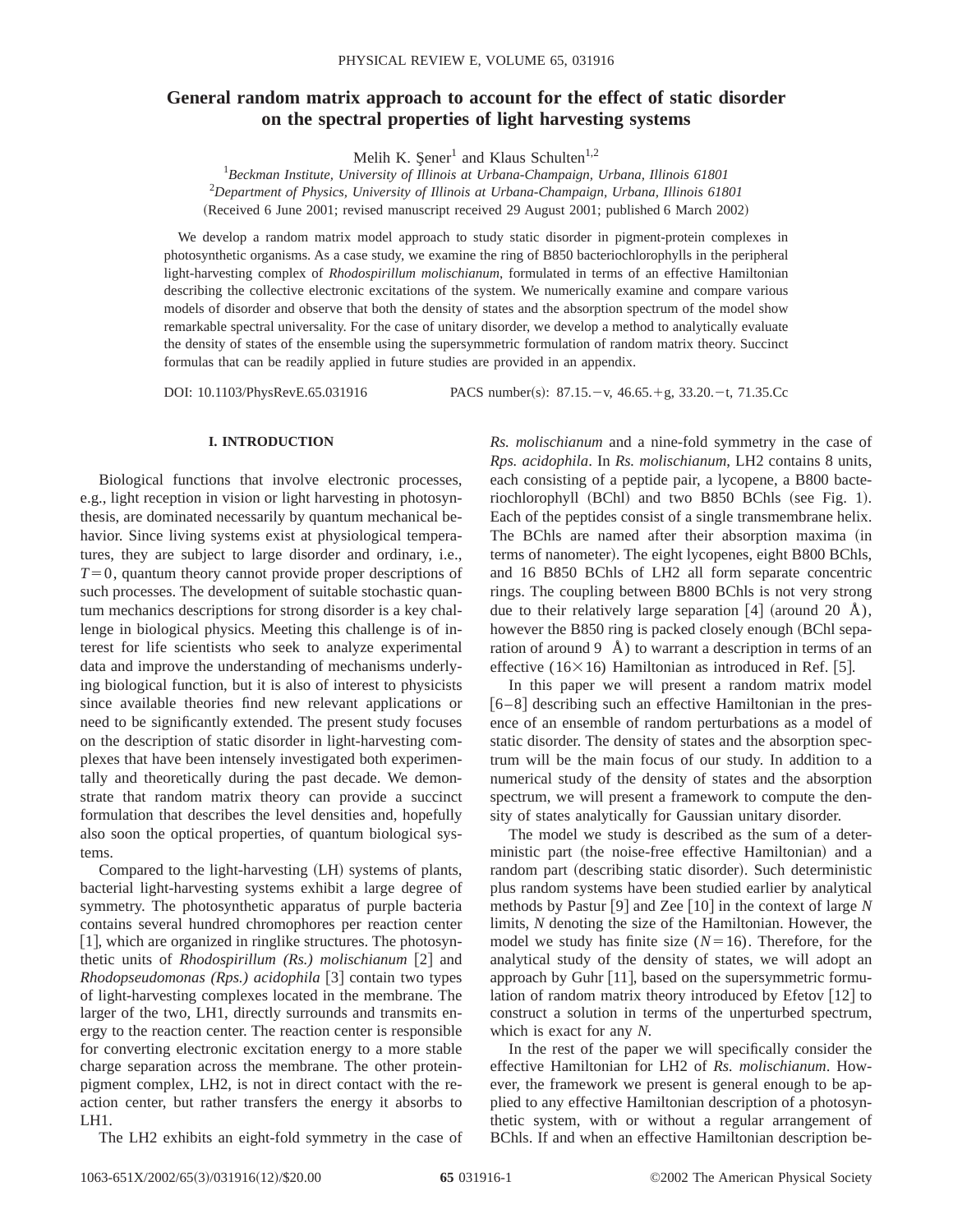

FIG. 1. (Color) The peripheral light-harvesting complex, LH2, of *Rs. molischianum*. The B850 ring is shown in blue, the B800 ring is shown in light green and the lycopenes are shown in light orange. The protein backbone is rendered in tube representation. [Figure produced with the program VMD [43].]

comes available, the cynobacterial photosystem I  $[13]$  may provide such a candidate, as well as phicobiliproteins  $[14,15]$ , peridinin containing proteins of dynoflagellates  $[16,17]$ , or the peripheral light-harvesting complex LHCII of green plants  $|18|$ .

The organization of this paper is as follows: In the following section we will introduce the random matrix model describing static disorder in the context of effective Hamiltonians of the BChl rings in purple bacteria. In Sec. III we present four different ensembles and a numerical study of the density of states, as well as examine the implications of random matrix universality. We will also study the approach to universality by comparing ensembles of different sizes. Then, in Sec. IV, we will develop a method to analytically evaluate the density of states in the context of Gaussian unitary disorder and express the final result in terms of the spectrum of the noise-free problem. Section V will contain a numerical study of the absorption spectrum in a similar context. Appendix A contains a number of notations and conventions we use in the paper in reference to the supersymmetric formulation of random matrix theory. In Appendix B we summarize the analytical results of Sec. IV regarding the density of states for unitary disorder for easy use.

## **II. A RANDOM MATRIX MODEL FOR THE EFFECTIVE HAMILTONIAN OF LIGHT-HARVESTING COMPLEXES**

An effective Hamiltonian for the circular BChl aggregate in LH2 is expressed in terms of single BChl  $Q<sub>v</sub>$  excitations  $|5|$ 

$$
H_0 = \begin{pmatrix} \epsilon_{\alpha} & v_1 & W_{13} & W_{14} & \cdots & v_2 \\ v_1 & \epsilon_{\beta} & v_2 & W_{24} & \cdots & W_{2N} \\ W_{31} & v_2 & \epsilon_{\alpha} & v_1 & \cdots & W_{3N} \\ \cdots & \cdots & \cdots & \cdots & \cdots & \cdots \\ v_2 & W_{N2} & W_{N3} & W_{N4} & \cdots & \epsilon_{\beta} \end{pmatrix}, \quad (1)
$$

where  $\epsilon_{\alpha}$  and  $\epsilon_{\beta}$  denote the alternating site energies and  $v_1$ and  $v_2$  are the nearest neighbor coupling terms. The nonnearest neighbor interaction terms can be described by an induced-dipole–induced-dipole coupling given by

$$
W_{ij} = C \left( \frac{\mathbf{d}_i \cdot \mathbf{d}_j}{r_{ij}^3} - \frac{3(\mathbf{r}_{ij} \cdot \mathbf{d}_i)(\mathbf{r}_{ij} \cdot \mathbf{d}_j)}{r_{ij}^5} \right)
$$
(2)

where  $\mathbf{d}_i$  are unit vectors along transition dipole moments from the ground state to the  $Q_v$  state of the *i*th BChl and  $\mathbf{r}_{ii}$ are the vectors connecting BChls *i* and *j* measured along the vectors connecting the Mg atoms. The atomic positions are determined from crystallographic data  $[2,5]$ . The unit transition dipole moment vectors **d***<sup>i</sup>* are taken along the direction from  $N_B$  to Mg in the BChl [19] (see Fig. 2).

Since the distance between neighboring B850 BChls (around  $9 \text{ Å}$ ) is comparable to the size of a BChl molecule  $[4]$ , it is not a very good approximation to describe the nearest neighbor couplings via induced-dipole–induced-dipole interactions. In Eq. (1),  $N=2n$  is the number of BChls in the ring. For LH2,  $n=8$  or 9 for *Rs. molischianum* and for *Rps. acidophila*, respectively. Ideally this system has perfect  $C_n$ symmetry that will be broken by thermal fluctuations. Due to their similar structure, the LH1 complexes of purple bacteria can also be studied using the same framework. For example, the number of BChl molecules in LH1 of *Rs. rubrum* is determined to be  $32$  [20].

The five parameters describing  $H_0$ , namely,  $\epsilon_\alpha$ ,  $\epsilon_\beta$ ,  $v_1$ ,  $v_2$ , and *C* need to be determined experimentally or from quantum chemistry computations. Various such computations  $[4,5,19,21-24]$  do not agree on the values of these parameters. In an early study, using the results of such a computation  $[25]$ , Hu *et al.*  $[5]$  have determined these values as follows:  $\epsilon_{\alpha} \equiv \epsilon_{\beta} = 13362 \text{ cm}^{-1}, v_1 = 806 \text{ cm}^{-1}, v_2$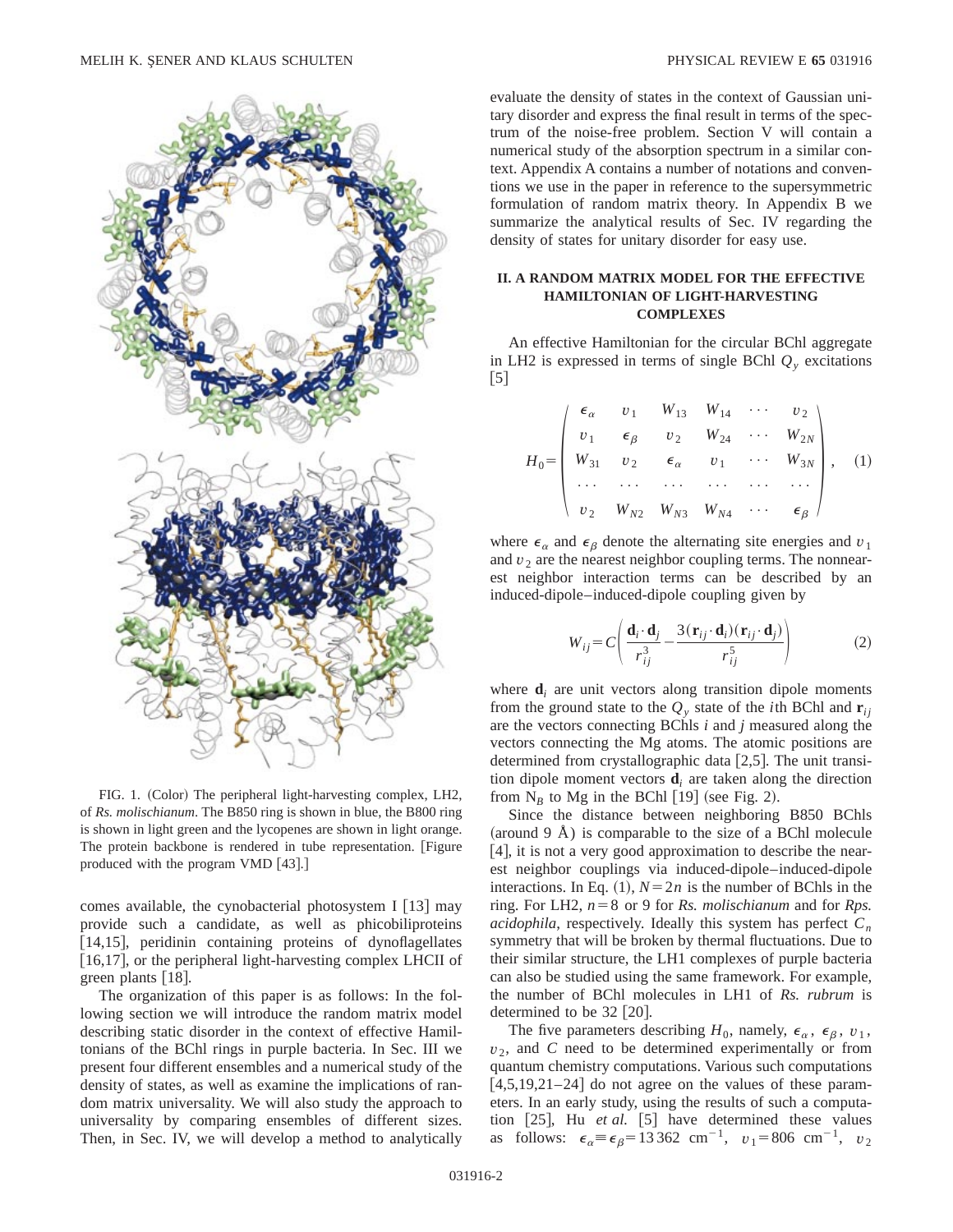

FIG. 2. The orientation of induced-dipole moment unit vectors  $\mathbf{d}_i$  in the B850 ring of LH2. The induced dipole moments vectors are almost in the plane of the BChl ring and make an angle of about  $7^{\circ}$  out of the plane.<br>FIG. 3. The spectrum of the noise-free Hamiltonian  $H_0$  for the

 $=$  377 cm<sup>-1</sup>, and *C* = 519 310 Å<sup>3</sup> cm<sup>-1</sup>. However, it is generally considered that the values cited for nearest neighbor coupling terms,  $v_1$  and  $v_2$ , and the difference between them is too large [19,22]. For example, Sundström et al. [4] suggest  $v_1 = 339$  cm<sup>-1</sup>,  $v_2 = 336$  cm<sup>-1</sup>. (For a detailed discussion regarding Hamiltonian parameters see Ref. [22].)

In the following we will be using the effective Hamiltonian parameters obtained by Tretiak and co-workers [21,22]. We take  $v_1 = 363$  cm<sup>-1</sup>,  $v_2 = 320$  cm<sup>-1</sup>, and  $\epsilon_\beta$  $-\epsilon_{\alpha}$ =166 cm<sup>-1</sup>. We would like the observed spectral maximum to coincide with the energy of the second and third energy levels of  $H_0$ , which are doubly degenerate and are known to carry all oscillator strength in the absence of noise as a result of  $C_n$  symmetry [5]. Enforcing  $E_2 = E_3$ =11765 cm<sup>-1</sup> [850 nm], we obtain  $\epsilon_{\alpha}$ =12447 cm<sup>-1</sup> and  $\epsilon_{\beta}$ =12.613 cm<sup>-1</sup>. Finally, we need to determine the coupling constant *C* for the transition-dipole–transitiondipole interactions. This is fixed by comparing, e.g.,  $W_{13}$ , to the value computed in Ref. [22], which is  $-102 \text{ cm}^{-1}$ . Hence, we obtain  $C = 348 000 \text{ Å}^3 \text{ cm}^{-1}$ . The spectrum of the noise-free Hamiltonian with this choice of parameters is shown in Fig. 3. The degeneracy structure of the noise-free Hamiltonian follows from the  $C_n$  symmetry of the problem and is independent of the parameters chosen.

In the following we will study static disorder of the effective Hamiltonian given above. Static and dynamic disorder of similar light-harvesting complexes have been the focus of many studies  $[5,23,24,26-34]$ . In the present framework we will consider a thermal ensemble of LH2 effective Hamiltonians. As a description of this ensemble, we will consider the sum of the noise-free effective Hamiltonian described above and a random part representing thermal fluctuations

$$
H = H_0 + R. \tag{3}
$$

Here the matrix  $R$  is drawn from a certain probability distribution  $P(R)$ . It can be assumed that a particular choice of  $P(R)$  is the correct description of thermal disorder in the



parameters given in the text. The degeneracy structure is a result of the  $C_n$  symmetry.

effective Hamiltonian picture. Since neither the construction nor the properties of such a distribution will be an easy matter, we will have to make some simplifying assumptions on the nature of  $P(R)$ . This course of action can be justified by the presence of universality in random matrix theories  $[8]$ , i.e., the independence of a number of spectral properties from the choice of the random matrix distribution. Although most results on random matrix universality are based on the large-*N* limit, we will demonstrate below by numerical studies that remarkable spectral similarity persists for an ensemble of a finite size as small as  $N=16$ .

In the following section we will consider four separate ensembles from which  $R$  is chosen. In the first two ensembles  $R$  is a real symmetric matrix, in the third it is a complex Hermitian matrix, and in the fourth it is a diagonal real matrix. In Sec. IV we will choose *R* to be a member of the Gaussian unitary ensemble (GUE), to make an analytical computation of the density of states possible. Although the microscopic spectral quantities, such as the level spacing, are known to be strongly dependent on the symmetry class of the ensemble in question  $[7]$ , the bulk of the spectrum, which we will be mainly interested in, is rather insensitive to the choice of the ensemble as long as the variance of the distribution is properly scaled. To examine the effects of random matrix universality, we also study a noninvariant distribution and a diagonal distribution of disorder.

## **III. THE DENSITY OF STATES AND THE EFFECT OF UNIVERSALITY**

In this section we introduce a number of random matrix ensembles, describing the disorder term  $R$  in Eq.  $(3)$ . We will be specifically interested in the study of the density of states (or the spectral density, as it is sometimes called) and postpone a similar study of the absorption spectrum to Sec. V.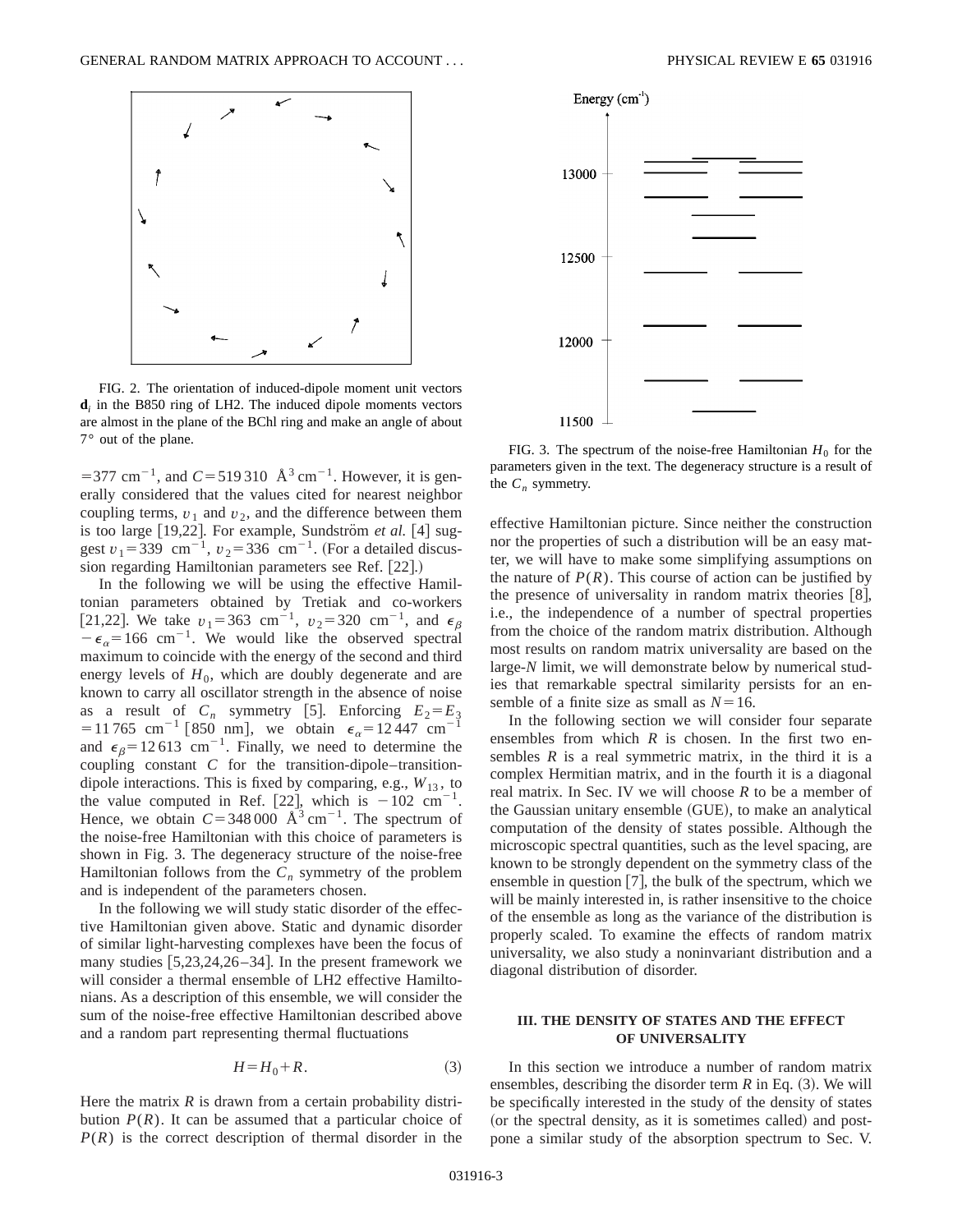Below we present a numerical comparison for the density of states for different ensembles.

It is known from various studies in random matrix theory that the exact shape of the probability distribution defining the random ensemble is largely irrelevant for the behavior of a number of spectral properties. This property is referred to as universality  $[8]$ . This term is not unambiguously defined however. Within a given symmetry class (e.g., orthogonal vs unitary symmetry) microscopic spectral distributions such as two-point correlators and nearest neighbor spacing distributions are known to depend only on the second moment of the probability distribution  $P(R)$  of the ensemble. However, the bulk shape of the density of states can be sensitive to the choice of  $P(R)$  even when one remains within the same symmetry class, as one can ascertain by comparing Gaussian matrix ensembles with ensembles that have quartic terms in the exponent of their distribution functions. The bulk of the density of states enjoys a different kind of universality, however, as realized by Wigner's semicircle law  $[6,7]$ . When the widths of the distributions are properly scaled, all three Gaussian Dyson ensembles are known to have the same overall density of states up to  $O(1/N)$  effects. Below we will see the manifestation of this kind of universality for both the density of states and the absorption spectrum across different ensembles.

The density of states of an ensemble in Eq.  $(3)$ , given by a probability distribution  $P(R)$  is defined in terms of the ensemble average

$$
\rho(\omega) = \left\langle \sum_{i=1}^{N} \delta(\omega - E_i) \right\rangle, \tag{4}
$$

where  $\langle \cdots \rangle = \int d[R] P(R) \ldots$  and  $E_i$  are the eigenvalues of  $H = H_0 + R$ .

In the first ensemble we consider, *R* will be a member of the Gaussian orthogonal ensemble  $(GOE)$ ,

$$
P_1(R) = N_1 \exp\left(-\frac{1}{2 \nu_{GOE}^2} \text{tr}(R^T R)\right),
$$
  

$$
= N_1 \prod_i \exp\left(-\frac{1}{2 \nu_{GOE}^2} R_{ii}^2\right)
$$
  

$$
\times \prod_{i < j} \exp\left(-\frac{1}{\nu_{GOE}^2} R_{ij}^2\right).
$$
 (5)

This ensemble is invariant under orthogonal transformations, namely,  $P(R) = P(O^{T}RO)$ , for an orthogonal matrix *O*. To examine the effects of universality we will also consider a noninvariant ensemble in which *R* is still real and symmetric. Following Eq.  $(5)$  we choose

$$
P_2(R) = N_2 \prod_i f(\nu_{GOE}, R_{ii}) \prod_{i < j} f(\sqrt{2}\nu_{GOE}, R_{ij}), \quad (6)
$$

where

$$
f(\nu, x) = \begin{cases} \frac{1}{2\sqrt{3}\nu}, & |x| < \sqrt{3}\nu \\ 0, & \text{otherwise} \end{cases}
$$
 (7)

is the flat probability distribution with width  $\nu$ . The distribution of individual matrix elements are chosen to have the same width as their GOE counterparts.

In the third ensemble, *R* will be chosen from GUE

$$
P_3(R) = N_3 \exp\left(-\frac{1}{2 \nu_{GUE}^2} tr(R^{\dagger} R)\right),
$$
  
=  $N_1 \prod_i \exp\left(-\frac{1}{2 \nu_{GUE}^2} R_{ii}^2\right)$   
 $\times \prod_{i < j} \exp\left(-\frac{1}{\nu_{GUE}^2} ((\text{Re } R_{ij})^2 + (\text{Im } R_{ij})^2)\right),$  (8)

which will also be studied analytically in the following section.

The final ensemble we consider describes diagonal disorder. It is given by

$$
P_4(R) = N_4 \prod_i \exp\left(-\frac{1}{2v_{diag}^2} R_{ii}^2\right) \prod_{i < j} \delta(R_{ij}).\tag{9}
$$

Diagonal disorder in the present context has previously been studied in Ref. [5]. The relevance of diagonal disorder comes from molecular dynamics studies, where it was observed that fluctuations of the diagonal matrix elements are much larger than the interaction terms  $|35|$ .

To achieve a proper comparison between different ensembles their widths have to be taken carefully into account. It is known in the case of Dyson ensembles that for a proper comparison  $\Sigma_{ij} v_{ij}^2$  should be fixed to a constant, where  $v_{ij}$  is the variance of the  $(i, j)$ th matrix element. Following this argument we obtain

$$
\nu_{diag}^2 = \frac{N}{2} \nu_{GOE}^2 = N \nu_{GUE}^2.
$$
 (10)

In comparison to the width of the absorption spectrum obtained in hole burning spectroscopy experiments  $[36]$ , Hu et al. [5] have obtained a diagonal disorder width of around  $v_{diag}$ =170 cm<sup>-1</sup>. Using this value in Eq. (10) we obtain  $v_{GOE} = 60.1$  cm<sup>-1</sup> and  $v_{GUE} = 42.5$  cm<sup>-1</sup>. These values will be used throughout the rest of the paper.

We have performed numerical studies of the density of states for the ensembles introduced above. These are demonstrated in Figs. 4, 5, and 6. We first compare the density of states for the two real symmetric ensembles  $(5)$  and  $(6)$ . Although universality results manifest themselves usually in the limit of large matrices, it is amazing to see  $(Figs. 4$  and  $5)$ that even for an ensemble of mesoscopic size such as the one studied here, the global density of states remains largely un-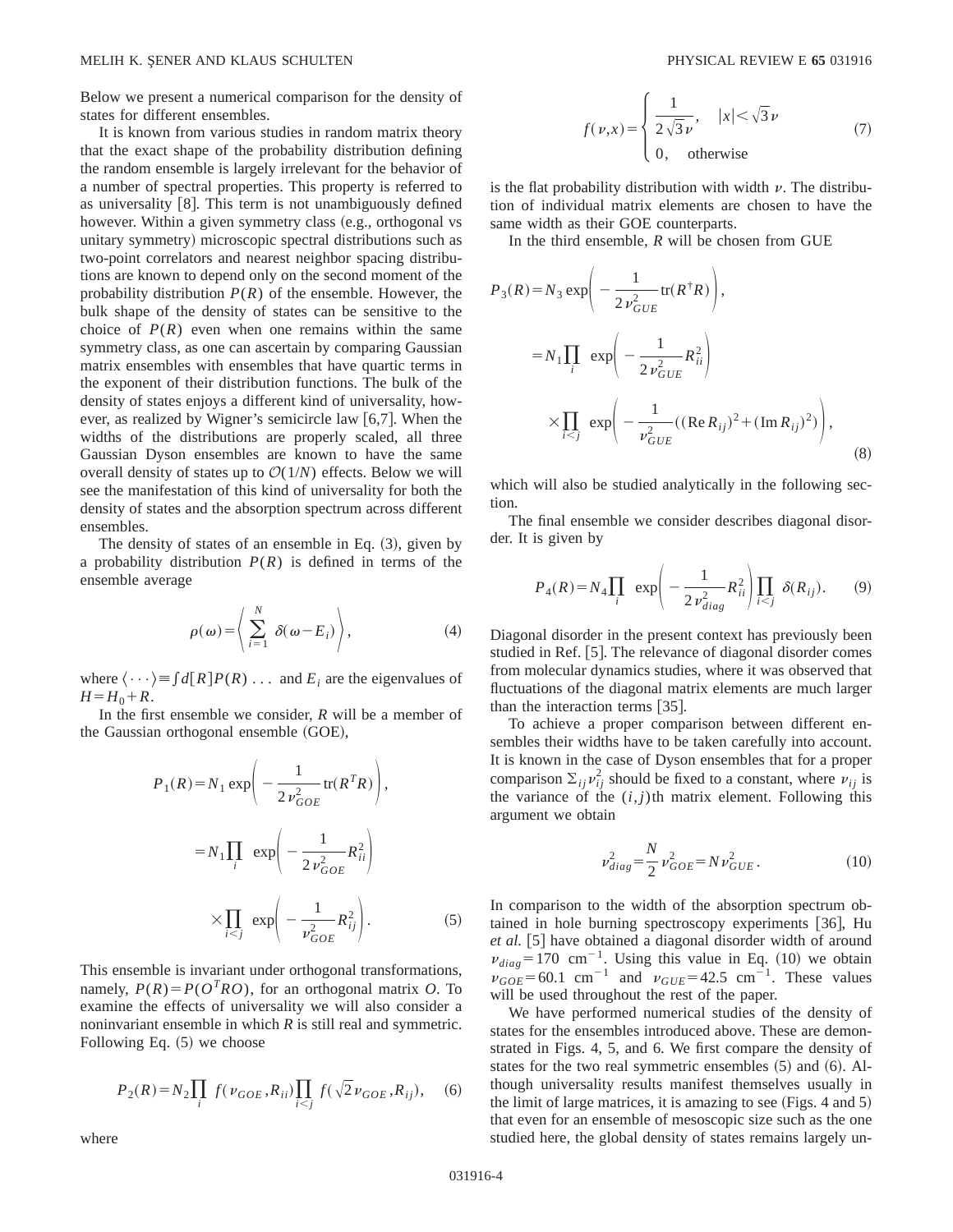

FIG. 4. The density of states for  $N=2\times8$  for an ensemble of real symmetric disorder obtained numerically. The width of the ensemble is  $v_{GOE}$ =60.1 cm<sup>-1</sup>. The case where the disorder term is chosen from the Gaussian orthogonal ensemble (solid line) is barely distinguishable from an ensemble of flat distributed matrix elements with the same width (dotted line). See also Fig. 5.

changed under the change of the probability distribution of individual matrix elements. Even across different universality classes (GOE vs GUE vs diagonal disorder) defined further by Eqs.  $(8)$  and  $(9)$ , remarkable spectral similarity persists, when the widths of the distributions are taken into account (see Fig.  $6$ ).

Finally we have also examined the approach to universality as a function of the matrix size defining the ensemble. This has been accomplished by comparing the density of states for Eqs.  $(5)$  and  $(6)$  in the case of a  $32\times32$  and an 8  $\times$ 8 ensemble of matrices. For these new ensembles, the noise-free part of the Hamiltonian  $H_0$  has been constructed by artificially extrapolating the structure of the B850 ring in LH2 as introduced in Sec. II, to one with 32 BChls and another one with eight BChls, respectively. Although a 32 BChl ring is relevant for a study of LH1, the eight BChl ring is artifical from a biological point of view. The results of this study, shown in Fig. 7, are in accordance with the expectation that the universality becomes more manifest with increasing matrix size. However, even in the case of the 8  $\times$ 8 ensemble the difference between density of states is remarkably small.



FIG. 5. The difference in numerically obtained density of states for Gaussian orthogonal disorder and an ensemble of flat distributed matrix elements as in Fig. 4 obtained by diagonalizing 360 000 000 matrices from each ensemble. The scale is identical to that of Fig. 4, hence the difference is generally within two percent of the maximum of the density of states.



FIG. 6. The numerically obtained density of states for three different universality classes with properly chosen widths (see text for the determination of the widths): Gaussian orthogonal disorder with width  $\nu_{GOE}$ =60.1 cm<sup>-1</sup> (solid line), Gaussian unitary disorder with width  $v_{GUE}$ =42.5 cm<sup>-1</sup> (dashed line) and diagonal disorder with width  $v_{diag} = 170$  cm<sup>-1</sup> (dotted line). The individually pronounced peaks occurring for Gaussian unitary disorder can be understood in terms of the strong level repulsion present in unitary ensembles given by Mehta. The level repulsion (and, therefore, the separation) is not as strong for orthogonal or diagonal disorder.

# **IV. ANALYTICAL COMPUTATION OF THE DENSITY OF STATES**

In this section we present an analytical calculation of the density of states  $(4)$  of the ensemble  $(3)$ , where the random part *R* is a complex Hermitian matrix drawn from the probability distribution

$$
P(R) = N_R \exp\left(-\frac{1}{2v^2} \text{tr}(R^{\dagger}R)\right),\tag{11}
$$

where the normalization constant is given by

$$
N_R = \frac{2^{N(N-1)/2}}{(2\pi\nu^2)^{N^2/2}}.\tag{12}
$$

We will proceed by applying a Hubbard-Stratonovitch transformation to reduce the ensemble average to an integral over a space of  $(1+1)\times(1+1)$  supermatrices. Our notational conventions can be found in Appendix A.

The density of states  $(4)$  can be expressed as

$$
\rho(\omega) = \frac{1}{\pi} \operatorname{Im} \left\langle \operatorname{tr} \frac{1}{\omega^-(H_0 + R)} \right\rangle,\tag{13}
$$

where we have used  $\delta(x)=(1/\pi)\text{Im}(1/(x-i\epsilon))$  with  $i\epsilon$  being a small imaginary increment. In Eq. (13) and below,  $\omega$ <sup>-</sup> denotes that  $\omega$  has a small negative imaginary increment, which is used to decide the sign of corresponding principal value integrals.

At this point it can be seen that, for an invariant probability distribution  $P(R) = P(U^{\dagger}RU)$ ,  $U \in U(N)$ , such as Eq. (11),  $H_0$  can be replaced by its diagonal part  $\Gamma$  $=$ diag( $\gamma_1, \ldots, \gamma_N$ ), where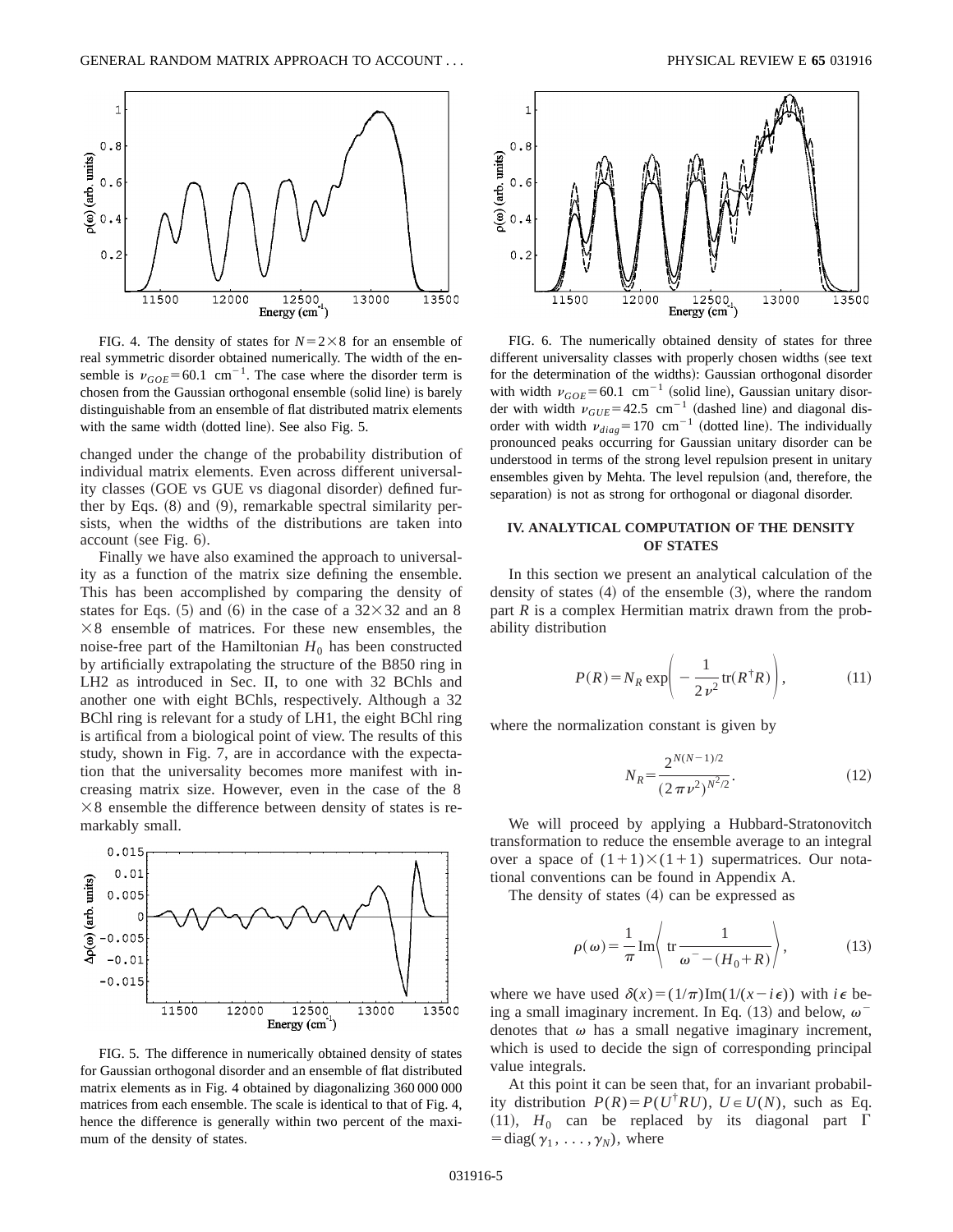

 $H_0 = U_0^{\dagger} \Gamma U_0, \quad U_0 \in U(N),$  (14)

since the Jacobian of the transformation  $R \rightarrow U_0 R U_0^{\dagger}$  is unity. The unperturbed eigenvalues  $\gamma_i$  are obtained by directly diagonalizing  $H_0$  and are given in Fig. 3.

Finally, using the identity

$$
\text{tr}_{\overline{A}}^1 = \frac{1}{2} \frac{\partial}{\partial j} \bigg|_{j=0} \frac{\det(A+j)}{\det(A-j)},\tag{15}
$$

we can express the density of states in terms of a partition function

$$
\rho(\omega) = \frac{1}{2\pi} \frac{\partial}{\partial j} \bigg|_{j=0} \text{Im } \mathcal{Z}(j), \tag{16}
$$

$$
\mathcal{Z}(j) = \int d[R] P(R) \frac{\det[\omega^-(\Gamma + R) + j]}{\det[\omega^-(\Gamma + R) - j]}.
$$
 (17)

The ratio of determinants in Eq.  $(17)$  can be converted to Gaussian integrals using Eqs.  $(A3)$  and  $(A4)$  from the Appendix A

$$
Z(j) = \int d[\phi]d[\chi] \times \exp\left[i\left(\frac{\phi}{\chi}\right)^{\dagger} \cdot \begin{pmatrix} \omega^{+} - \Gamma^{-}j & 0 \\ 0 & \omega^{-} - \Gamma + j \end{pmatrix} \cdot \begin{pmatrix} \phi \\ \chi \end{pmatrix}\right] \times I_{R},
$$
\n(18)

where the *R* integral is now of Gaussian form

$$
I_R = \int d[R] N_R \exp\left(-\frac{1}{2\nu^2} \text{tr} R^2\right)
$$
  
× $\exp(-i\phi^{\dagger} \cdot R \cdot \phi - i\chi^{\dagger} \cdot R \cdot \chi).$  (19)

The Hubbard-Stratonovitch transformation consists of converting this integral over an  $N \times N$  matrix to an integral over a  $(1+1)\times(1+1)$  supermatrix. The Gaussian integral in Eq.  $(19)$  can be easily evaluated by completing the squares,

FIG. 7. The approach to universality: The density of states (top) and their differences (bottom) for Gaussian orthogonal disorder and an ensemble with flat distributed matrix elements (compare to Figs. 4 and 5) for a  $32\times32$  ensemble (left) and an  $8\times8$  ensemble (right). The results are obtained by diagonalizing 10 000 000 matrices for the  $8\times8$  case and 20 000 000 matrices for the  $32\times32$  case. The scales for the top and bottom figures are identical.

$$
I_R = \exp\left(-\frac{1}{2}\nu^2 \operatorname{tr}(\phi\phi^{\dagger} - \chi\chi^{\dagger})^2\right),
$$
  
\n
$$
= \exp\left[-\frac{1}{2}\nu^2 \operatorname{str}\left(\frac{(\phi^{\dagger}\cdot\phi)}{(\phi^{\dagger}\cdot\chi)} - \frac{(\chi^{\dagger}\cdot\phi)}{(\chi^{\dagger}\cdot\chi)}\right)^2\right],
$$
  
\n
$$
= \int d[\sigma]N_{\sigma} \exp\left(-\frac{1}{2\nu^2} \operatorname{str}\sigma^2\right)
$$
  
\n
$$
\times \exp\left\{-i \operatorname{str}\left[\sigma\cdot \left(\frac{(\phi^{\dagger}\cdot\phi)}{(\phi^{\dagger}\cdot\chi)} - \frac{(\chi^{\dagger}\cdot\phi)}{(\chi^{\dagger}\cdot\chi)}\right)\right]\right\}.
$$
 (20)

Here,  $\sigma$  is a  $(1+1)\times(1+1)$  Hermitian supermatrix. The normalization constant  $N_{\sigma}$  is equal to 1, since  $\int d[\sigma] \exp(-(2\nu^2)^{-1} \text{str } \sigma^2) = 1$  due to the supersymmetric nature of the integral: the bosonic and fermionic contributions cancel each other.

Now the  $\phi$  and  $\chi$  integrals in Eq. (18) can be performed by another completion of squares and using Eq.  $(A5)$ . This reduces the partition function to

$$
\mathcal{Z}(j) = \int d[\sigma] \exp\left(-\frac{1}{2\nu^2} \operatorname{str} \sigma^2\right)
$$

$$
\times \prod_{i=1}^N \operatorname{sdet}^{-1} \left[ \begin{pmatrix} \omega^- - \gamma_i - j & 0 \\ 0 & \omega^- - \gamma_i + j \end{pmatrix} - \sigma \right].
$$
\n(21)

To further simplify the partition function we will make a change of variables to

$$
\sigma \rightarrow \sigma + Q,
$$
  
\n
$$
Q = \begin{pmatrix} \omega^- - j & 0 \\ 0 & \omega^- + j \end{pmatrix},
$$
\n(22)

and superdiagonalize  $\sigma$  as  $\sigma = u\mu\bar{u}$ , where  $u \in U(1|1)$  and  $S = diag(s_0, is_1)$  contains the eigenvalues of  $\sigma$ . In these new variables the integration measure can be written as

$$
d[\sigma] = d\mu(u)d[S]B^2(S),\tag{23}
$$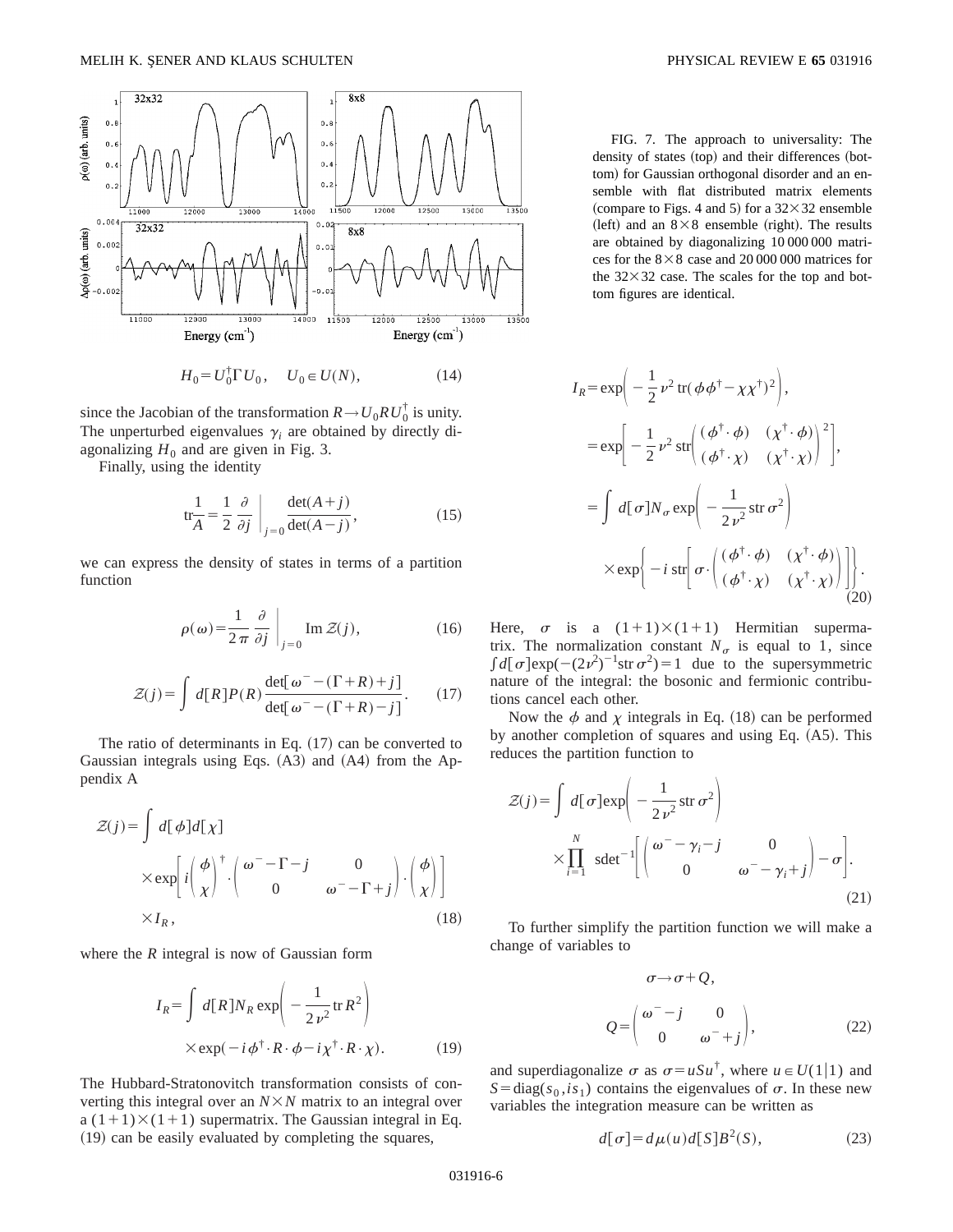where  $d\mu(u)$  is the Haar measure of the superunitary group,  $U(1|1)$ , and  $d[S] = ds_0 ds_1$ . The integrals over the eigenvalues  $s_0$  and  $s_1$  run along the real axis. The Jacobian of the transformation is given in terms of the Berezinian, *B*(*S*)  $=1/(s_0 - is_1)$ . Thus, the expression for the partition function becomes

$$
\mathcal{Z}(j) = \int d[S]B^2(S) \prod_{i=1}^N \ \text{sdet}^{-1}(S + \gamma_i) \mathcal{I}_u(S),
$$

$$
\mathcal{I}_u(S) = \int d\mu(u) \exp\left(-\frac{1}{2v^2} \text{str}[uSu^{\dagger} + Q]^2\right). \tag{24}
$$

The last integral can be recognized as an Itzykson-Zuber-Harish-Chandra integral  $[11,37,38]$ , which can be evaluated by solving for the kernel of the heat equation in the space of the underlying superunitary group. The final result is given in  $\text{Ref.} \mid 11 \mid$ 

$$
\mathcal{I}_u(S) = \frac{1}{2\pi\nu^2} \frac{\exp\left(-\frac{1}{2\nu^2} \operatorname{str}(S+Q)^2\right)}{B(S)B(-Q)} + \Phi.
$$
 (25)

Here  $\Phi$  is a boundary contribution known as an Efetov-Wegner term, which is proportional to  $[1 - \chi(j)]$  where

$$
\chi(j) = \begin{cases} 0, & \text{if } j = 0, \\ 1, & \text{otherwise.} \end{cases}
$$
 (26)

We shall neglect  $\Phi$  below, since it does not contribute to the density of states  $\rho(\omega)$  after the derivative with respect to the source term  $j$  in Eq.  $(16)$ .

After noting that,  $B(-Q) = 1/(2j)$ , the expression for the density of states  $(16)$  reduces to

$$
\rho(\omega) = \frac{1}{2\pi^2 \nu^2} \operatorname{Im} \int d[S] B(S) \prod_{i=1}^N \operatorname{sdet}^{-1} (S + \gamma_i)
$$

$$
\times \exp \left(-\frac{1}{2\nu^2} \operatorname{str} (S + \omega^-)^2\right). \tag{27}
$$

To separate the bosonic and fermionic eigenvalue integrals we employ a "Feynman trick" to rewrite  $B(S)$  as

$$
B(S) = \frac{1}{s_0 - is_1} = \int_0^\infty d\alpha \exp[-\alpha(s_0 - is_1)] \qquad (28)
$$

and using the definition of a superdeterminant from Appendix A we obtain

$$
sdet^{-1}(S + \gamma_i) = \frac{is_1 + \gamma_i}{s_0 + \gamma_i}.
$$
 (29)

A final expression for the density of states, valid for any finite sized ensemble described by a fixed Hamiltonian plus a random part from GUE, is thus obtained as

$$
\rho(\omega) = \frac{1}{\pi} \int_0^\infty d\alpha \mathcal{A}_0 \mathcal{A}_1,\tag{30}
$$

$$
\mathcal{A}_0 = \frac{1}{\pi} \operatorname{Im} \int_{-\infty}^{\infty} d\xi e^{-\xi^2} \prod_{i=1}^N \frac{1}{\xi - i\epsilon - \frac{1}{\sqrt{2}\nu} (\omega + \nu^2 \alpha - \gamma_i)},
$$
  

$$
\mathcal{A}_1 = \int_{-\infty}^{\infty} d\eta e^{-\eta^2} \prod_{i=1}^N \left( i\eta - \frac{1}{\sqrt{2}\nu} (\omega + \nu^2 \alpha - \gamma_i) \right),
$$

where we have explicitly substituted the imaginary increment  $i \in \mathbb{R}$  where it would contribute.

The expression  $(30)$  for the density of states can be evaluated by realizing that  $A_0$  yields  $\delta$  functions at the poles using the identity

$$
\frac{1}{\pi} \text{Im} \prod_{i=1}^{N} \frac{1}{x - i\epsilon - s_i} = \sum_{i=1}^{N} \delta(x - s_i) \prod_{j \neq i}^{N} \frac{1}{x - s_j}, \qquad (31)
$$

and that  $A_1$  is just the integral of a Gaussian times a polynomial.

The application of Eq.  $(30)$  to the spectrum of the ensemble defined by Eq.  $(1)$  is a laborious task because the *N* eigenvalues  $\gamma$ <sup>*i*</sup> of the deterministic part enter as parameters in the analytical expression. This is best carried out with the help of a symbolic algebra program such as MATHEMATICA [39] and is outlined in Appendix B. A final formula for the density of states is given by Eq.  $(B9)$ . In Sec. IV A we perform some consistency checks on Eq.  $(30)$  for various limits.

## **A. Consistency checks for the analytical expression for the density of states**

As a first test we consider the deterministic limit,  $\nu \rightarrow 0$ , where the density of states  $(30)$  should coincide with the spectrum of the deterministic part,

$$
\rho_D(\omega) = \sum_{i=1}^N \delta(\omega - \gamma_i). \tag{32}
$$

Without loss of generality we will assume that the eigenvalues  $\gamma_i$  are nondegenerate. Using Eq.  $(31)$  one can rewrite the bosonic contribution  $A_0$  as

$$
\mathcal{A}_0 = (\sqrt{2} \nu)^{N-1} \sum_{i=1}^N \exp\left[-\frac{1}{2 \nu^2} (\omega + \nu^2 \alpha - \gamma_i)^2\right] \prod_{j \neq i}^N \frac{1}{\gamma_j - \gamma_i},
$$
  

$$
= (\sqrt{2} \nu)^{N-1} \sqrt{2 \pi \nu} \sum_{i=1}^N \delta(\omega - \gamma_i) e^{-\alpha(\omega - \gamma_i)}
$$
  

$$
\times \prod_{j \neq i}^N \frac{1}{\gamma_j - \gamma_i},
$$
 (33)

where we have used the Gaussian representation of a  $\delta$  function and the limit of small  $\nu$  to rewrite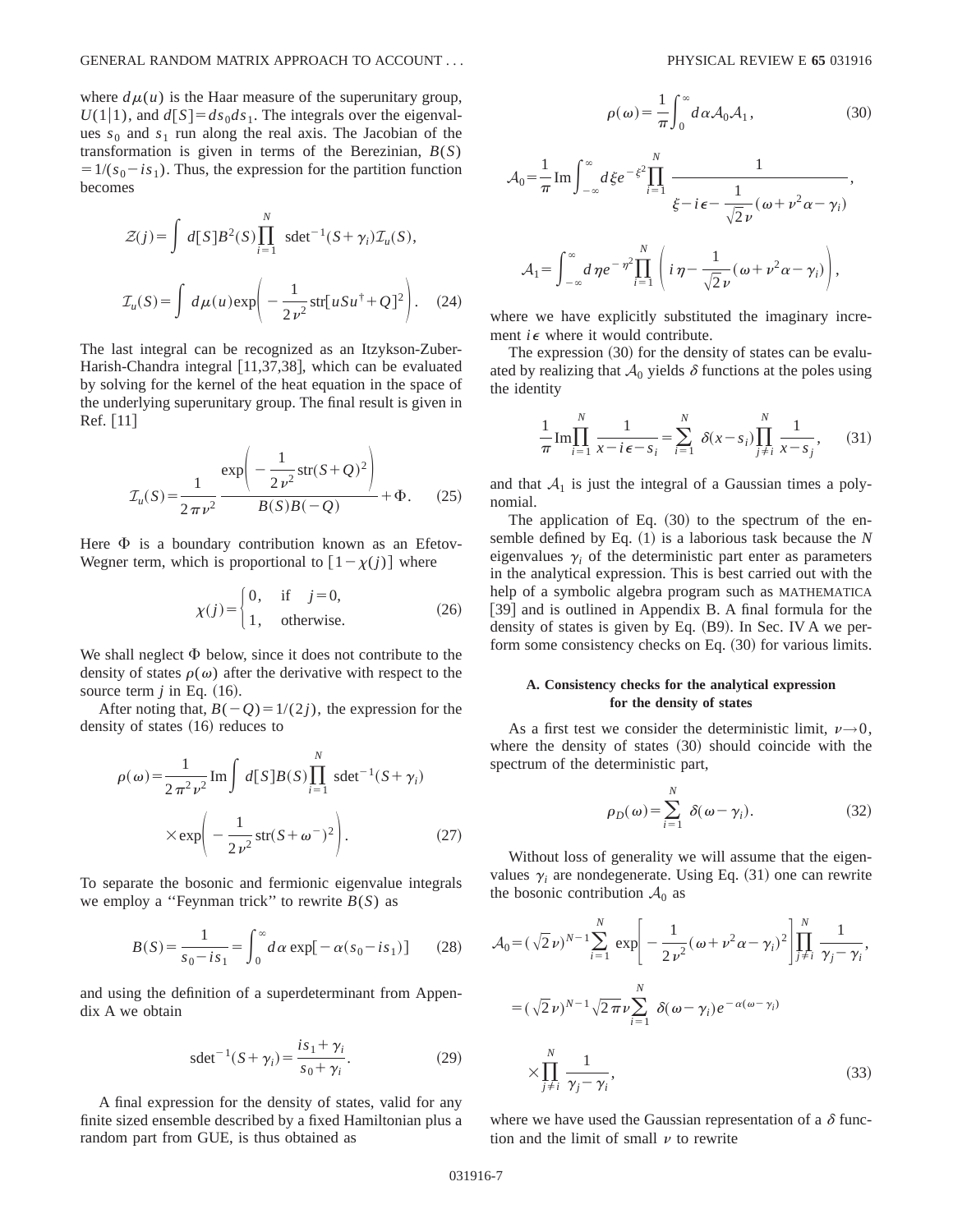$$
\exp\left[-\frac{1}{2v^2}(\omega + v^2\alpha - \gamma_i)^2\right]
$$
  
=  $\sqrt{2\pi}v\delta(\omega - \gamma_i)e^{-\alpha(\omega - \gamma_i)}e^{-O(v^2)}$ . (34)

Similarly, the fermionic contribution  $A_1$  can be rewritten as

$$
\mathcal{A}_1 = \frac{\sqrt{2\pi}\nu}{(\sqrt{2}\nu)^{N+1}} \int_{-\infty}^{\infty} dy e^{i\alpha(y-i\omega)} \delta(y-i\omega) \prod_{i=1}^{N} (iy+\gamma_i).
$$
\n(35)

The remaining integrals in Eq.  $(30)$  are then easily evaluated by utilizing the  $\delta$  functions, reducing to the expression (32) for the noise-free density of states.

As another consistency check, we consider the case where the deterministic part is a multiple of the identity matrix  $\Gamma$  $= \gamma$ **1**, hence all  $\gamma_i = \gamma$ . Since  $\gamma$  only shifts the eigenvalues,  $\omega$ , we can set it to zero. Then the density of states should coincide with the well known result  $[7]$  for the GUE,

$$
\rho_{GUE}(\omega) = \frac{1}{\sqrt{2}\nu} \sum_{j=0}^{N-1} \varphi_j^2 \left(\frac{\omega}{\sqrt{2}\nu}\right),\tag{36}
$$

$$
\varphi_j(x) = \frac{1}{\sqrt{2^j j! \sqrt{\pi}}} e^{-x^2/2} H_j(x),
$$

where  $H_i(x)$  are the Hermite polynomials and  $\varphi_i(x)$  are the oscillator wave functions.

In order to proceed we will use the identity

$$
\frac{1}{\pi} \operatorname{Im} \frac{1}{(x_i - i\epsilon - s)^N} = \frac{(-1)^{N-1}}{(N-1)!} \left(\frac{\partial}{\partial x}\right)^{N-1} \delta(x - s), \tag{37}
$$

and rewrite  $A_0$  as

$$
\mathcal{A}_0 = \frac{1}{(N-1)!} \left( \frac{\partial}{\partial x} \right)^{N-1} e^{-x^2} \Big|_{x = (\omega + \nu^2 \alpha) / (\sqrt{2}\nu)}, \quad (38)
$$

where we have evaluated the derivatives of the  $\delta$  function by integration by parts.

The fermionic contribution  $A_1$  is given by

$$
\mathcal{A}_1 = \int_{-\infty}^{\infty} d\eta e^{-\eta^2} \left( i\eta - \frac{1}{\sqrt{2}\nu} (\omega + \nu^2 \alpha) \right)^N. \tag{39}
$$

Both  $A_0$  and  $A_1$  can be represented by Hermite polynomials using the identities

$$
H_n(x) = (-1)^n e^{x^2} \left(\frac{\partial}{\partial x}\right)^n e^{-x^2} = \frac{2^n}{\sqrt{\pi}} \int_{-\infty}^{\infty} d\eta e^{-\eta^2} (x - i\eta)^n.
$$
\n(40)

After some algebra the density of states  $(30)$  can be expressed in terms of the oscillator wave functions

$$
\rho(\omega) = \frac{\sqrt{N}}{\nu} \int_0^\infty dt \,\varphi_{N-1}\left(\frac{\omega}{\sqrt{2}\,\nu} + t\right) \varphi_N\!\left(\frac{\omega}{\sqrt{2}\,\nu} + t\right). \tag{41}
$$

One arrives at the expression  $(36)$  for the Gaussian unitary ensemble using the following identity  $[11]$ :

$$
\int_0^\infty dt \,\varphi_{N-1}(x+t)\,\varphi_N(x+t) = \frac{1}{\sqrt{2N}} \sum_{j=0}^{N-1} \varphi_j^2(x). \tag{42}
$$

### **V. THE ABSORPTION SPECTRUM**

The absorption spectrum measures the optical response of the system as a function of the frequency. The average absorption spectrum can be formulated in a way similar to the average density of states  $[40]$ . Let us label the localized excitations at individual sites by  $|m\rangle$ , and the eigenstates of the system by  $|\tilde{i}\rangle = \sum_{m} c_i(m)|m\rangle$ . Then the transition dipole moments for each of the eigenstates can be written as

$$
\mathbf{D}_i = \sum_m \ c_i(m) \mathbf{d}_m \,, \tag{43}
$$

where  $\mathbf{d}_m$  are unit vectors along the direction of the induced dipole moments of individual sites.

The directionally and ensemble averaged absorption spectrum can be written as

$$
\alpha(\omega) = \frac{4\pi^2 \omega n}{3c} \left\langle \sum_{i} |\mathbf{D}_{i}^{2}| \delta(\omega - E_{i}) \right\rangle, \tag{44}
$$

where  $E_i$  are the energy eigenvalues and  $\langle \cdots \rangle$  once again denotes the ensemble average.

Unlike the density of states  $(4)$  however, the absorption spectrum cannot be expressed solely as an average involving the energy eigenvalues of the system, since the transition dipole moments **D***<sup>i</sup>* depend on the expansion coefficients of the eigenstates. We find it impossible to carry out the analytical computation of the preceding section for the case of the absorption spectrum. Therefore the absorption spectrum will be treated only numerically.

As explained in Sec. II, the transition dipole moments  $\mathbf{d}_m$ used in Eq.  $(44)$  are determined using the structure data of the LH2 of *Rs. molischianum* [2].

In a manner parallel to Sec. III, we first compare ensembles within the same symmetry class, namely, Gaussian orthogonal disorder  $(5)$  and a similar ensemble with flat distributed matrix elements  $(6)$ . The results of such a comparison is given in Figs. 8 and 9, where it can be seen that universality is even more strongly manifest than in the case of the density of states. This is naturally due to the averaging with respect to oscillator strengths in Eq.  $(44)$ . In the absence of disorder all of the oscillator strength is at the second and third energy levels  $E_2 = E_3$  [5]. When the disorder term is turned on, other states, especially the first energy level, give nonzero contributions to the absorption spectrum. However, the absorption spectrum still remains dominated by the now nondegenerate second and third energy levels. A similar comparison across universality classes is given in Fig. 10.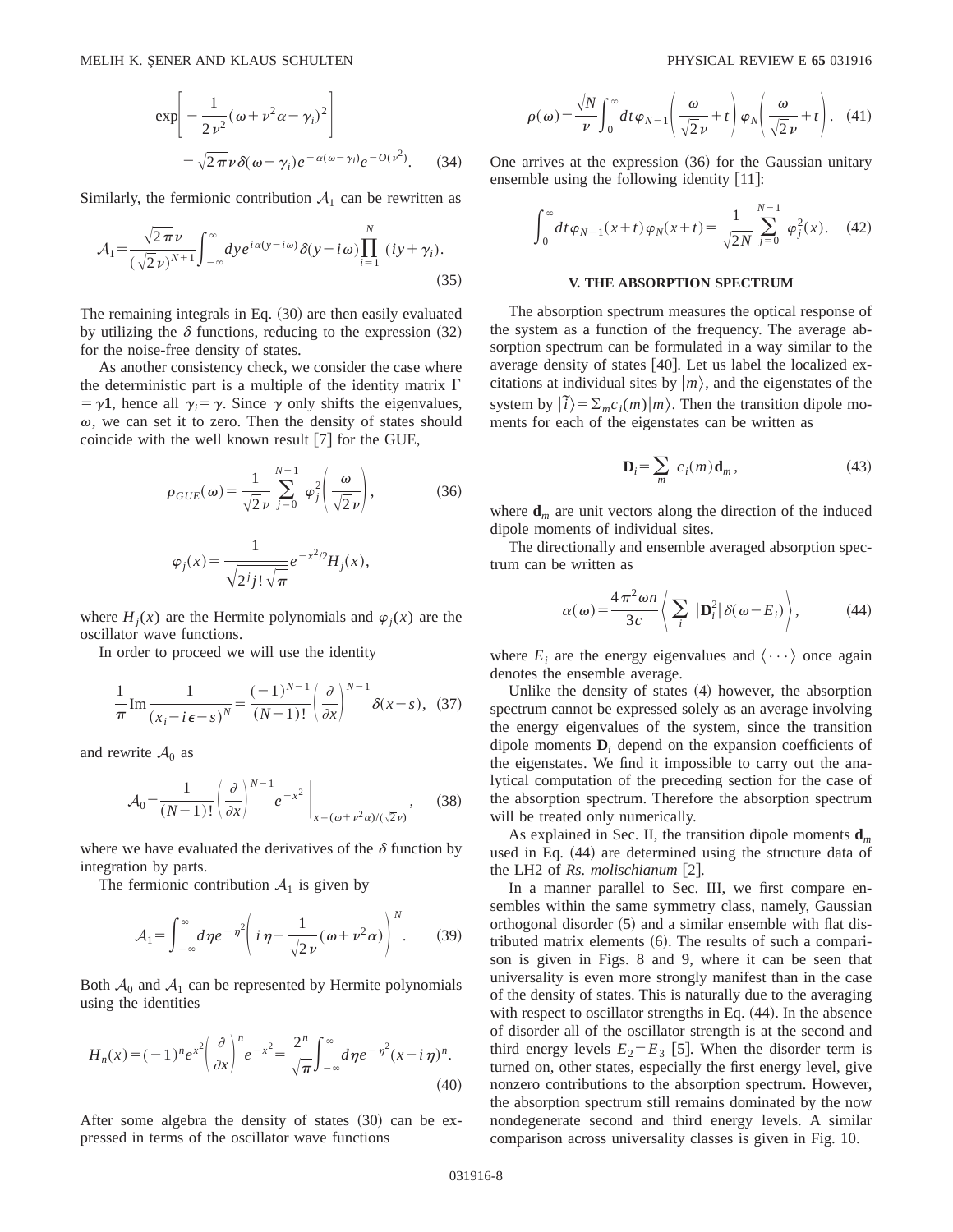

FIG. 8. The numerically obtained absorption spectrum for an ensemble of real symmetric disorder. The width of the ensemble is the same as in Fig. 4. Once again, the Gaussian orthogonal ensemble (solid line) is virtually indistinguishable from an ensemble of flat distributed matrix elements with the same width (dotted line). See also Fig. 9. The vertical line denotes the  $850 \text{ nm}$  [11 765 cm<sup>-1</sup>] line.

Finally, as in Sec. III, we examine the approach to universality for the absorption spectrum. Once again it is seen that for an ensemble of larger sized matrices the universality is more strongly manifest (see Fig. 11) and even in the  $8\times8$ case the difference between Gaussian and flat ensembles remains within about a percent. One can also observe that by moving to a higher number of components the absorption spectrum shifts to the red and becomes narrower, as expected for such aggregates  $[40]$ .

#### **VI. CONCLUSIONS**

We have developed a random matrix model to study effective Hamiltonians of light-harvesting complexes and applied our framework to the peripheral light-harvesting complex, LH2, of *Rs. molischianum*. In addition to an analytical study of the density of states in the case of Gaussian unitary disorder, we have examined the effects of random matrix universality on the density of states and the absorption spectrum of the photosynthetic effective Hamiltonians. We observe that despite the small size of the matrices in question,



FIG. 9. The difference in absorption spectra for a Gaussian orthogonal ensemble and an ensemble of flat distributed matrix elements as in Fig. 8. The scale is identical to that of Fig. 8, hence the difference is generally within half a percent of the maximum of the absorption spectrum.



FIG. 10. The absorption spectra for three different universality classes with widths given in Fig. 6: Gaussian orthogonal disorder (solid line), Gaussian unitary disorder (dashed line), and diagonal disorder (dotted line). The pronounced double peak occurring for Gaussian unitary disorder can again be understood in terms of the strong level repulsion in unitary ensembles. Namely, the degenerate second and third eigenvalues get rapidly separated from each other due to noise, but maintain their high oscillator strengths.

signs of universality are strongly present even across symmetry classes. The framework developed in this paper can be applied to many similar systems described by an effective Hamiltonian under the effect of thermal disorder.

#### **ACKNOWLEDGMENTS**

The authors would like to thank A. Damjanović, T. Ritz, and J. J. M. Verbaarschot for many useful discussions. This work has been supported by NIH Grants No. PHS 5 P41 RR05969 and PHS 1 R01 GM60946 and NRAC Grant No. MCA93S028.

#### **APPENDIX A: NOTATION AND CONVENTIONS**

In this appendix we outline our notation and conventions for superanalysis, which parallel those found in Ref.  $[41]$ . The reader is referred to Berezin's work  $[42]$  for a detailed introduction to superanalysis.

We denote the *N* generators of a complex Grassmann algebra by  $\chi_k$  which satisfy  $\chi_j \chi_k = -\chi_k \chi_j$ . We will adopt the conjugation of the second kind where  $(\chi_k^*)^* = -\chi_k$ . and  $(\chi_k \chi_l)^* = \chi_k^* \chi_l^*$ .

A (*p*,*q*) supervector

$$
\Phi = \left(\frac{\phi}{\chi}\right)
$$

has *p* commuting components  $\phi_k$  and *q* anticommuting components  $\chi_l$ . A (*p*,*q*) supermatrix

$$
F = \begin{pmatrix} a & \sigma \\ \rho & b \end{pmatrix}
$$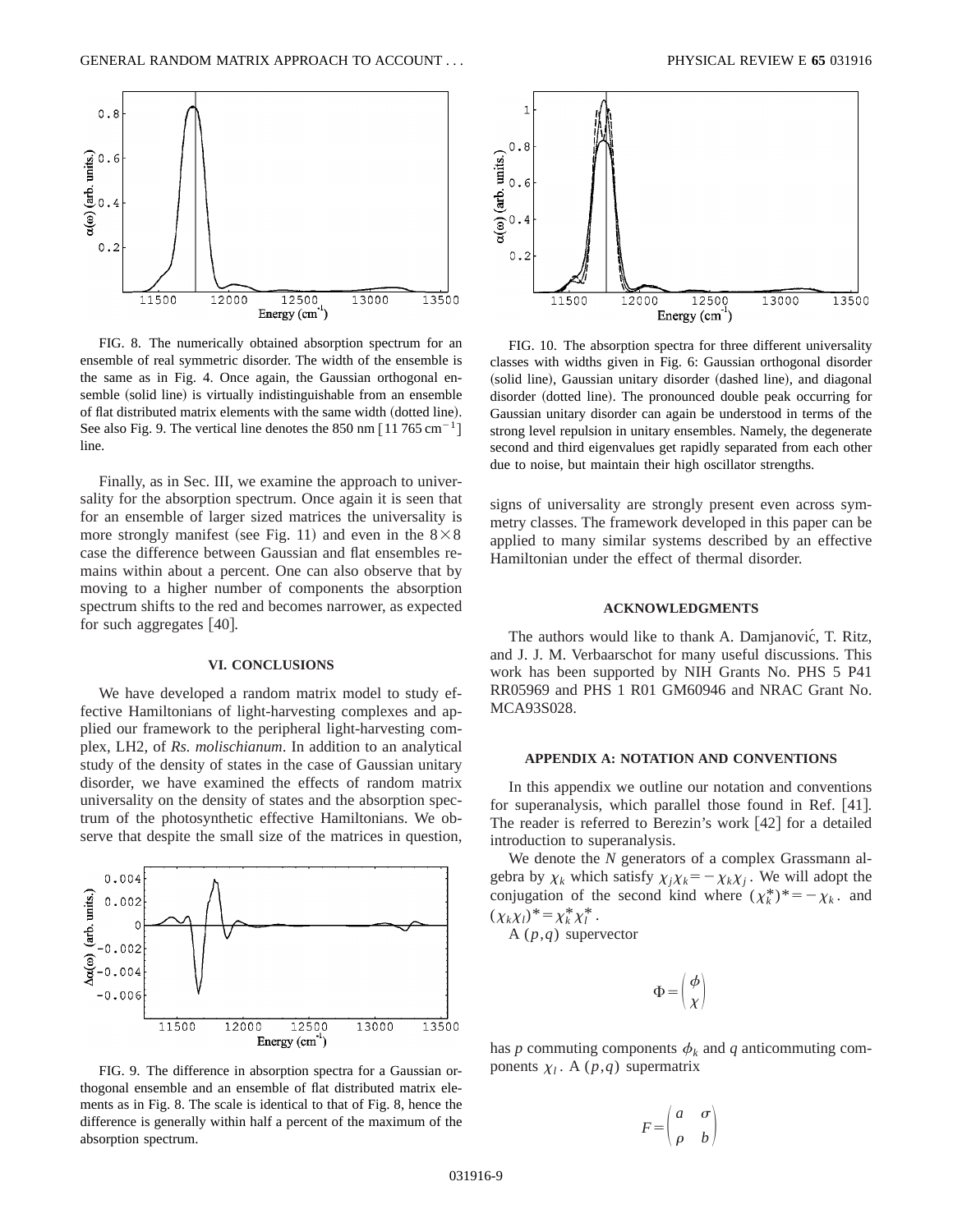

acts on the space of (*p*,*q*) supervectors, where *a* and *b* are  $p \times p$  and  $q \times q$  commuting matrices and  $\sigma$  and  $\rho$  are  $p \times q$ and  $q \times p$  anticommuting matrices, respectively. Transposition is defined as in

$$
F^T = \begin{pmatrix} a^T \rho^T \\ -\sigma^T b^T \end{pmatrix},
$$
 (A1)

so that  $(F\Phi)^{T} = \Phi^{T}F^{T}$ . The Hermitian conjugation is defined naturally as  $F^{\dagger} = (F^T)^*$ , so that for any supervector  $\Phi$ ,  $(\Phi \Phi^{\dagger})^{\dagger} = \Phi \Phi^{\dagger}$  and for any supermatrix *F*,  $(F^{\dagger}F)^{\dagger}$  $F^{\dagger}F$  as in the case of ordinary vectors and matrices.

The supertrace and the superdeterminant of a supermatrix are defined as  $strF \equiv tr a - tr b$  and  $sdet F \equiv det(a$  $-\sigma b^{-1} \rho$ )(det *b*)<sup>-1</sup>, respectively. This ensures that they satisfy the relation, sdet  $F = \exp(\text{str} \ln F)$ , along with many other familiar identities for traces and determinants.

Unitary matrices, diagonalization, and Lie groups have their corresponding natural superanalogues  $[42]$ , so that for any super-Hermitian matrix,  $H, H = U^{\dagger} \Lambda U$ , where  $\Lambda$  $=$ diag( $\lambda_b$ ,*i* $\lambda_f$ ) for *U* being a superunitary matrix and  $\lambda_b$ and  $\lambda_f$  ordinary diagonal real matrices. The eigenvalues in  $\lambda_h$  are called bosonic whereas the ones in  $\lambda_f$  are called fermionic. Even some results in harmonic analysis over unitary groups generalize rather naturally to superunitary groups as in the case of Itykson-Zuber-Harish-Chandra integrals  $[11,37,38]$  that we employ in Sec. III.

Differentiation of Grassmann numbers are introduced in the natural way  $(\partial/\partial \chi_k)\chi_l = \delta_{kl}$ . This implies, together with the nilpotency of Grassmann generators, that the Taylor expansion of any Grassmann valued function truncates after a finite number of terms. The integration of Grassmann numbers are defined according to  $\int d\chi=0$  and  $\int d\chi\chi=1/\sqrt{2\pi}$ . The prefactor is choosen in such a way as to satisfy

$$
\int d\phi^* d\phi d\chi^* d\chi \exp(i\phi^* \phi + i\chi^* \chi) = 1,
$$
 (A2)

where  $\phi$  is an ordinary complex number and  $\chi$  a Grassmann number.

The power of the supersymmetry method comes from the ability to express ratios of determinants in terms of Gaussian integrals. With our conventions it follows

FIG. 11. The approach to universality: The absorption spectra (top) and their differences (bottom) for Gaussian orthogonal disorder and an ensemble with flat distributed matrix elements (compare to Figs. 8, 9, and 7) for a  $32\times32$  ensemble (left) and an  $8 \times 8$  ensemble (right). The scales for the top and bottom figures are identical.

$$
\int d[\phi^*]d[\phi]exp(i\phi^{\dagger}H\phi) = \frac{1}{\det(H/2\pi)}, \quad \text{(A3)}
$$

$$
\int d[\chi^*]d[\chi]exp(i\chi^{\dagger}H\chi) = \det(H/2\pi), \quad (A4)
$$

for any Hermitian matrix *H*, and bosonic and fermionic vectors  $\phi$  and  $\chi$ . Similarly,

$$
\int d[\Phi^*]d[\Phi]exp(i\Phi^{\dagger}F\Phi) = \frac{1}{sdet(F)},
$$
 (A5)

for a supervector,  $\Phi$ , and a Hermitian supermatrix,  $F$ .

# **APPENDIX B: THE DENSITY OF STATES FOR UNITARY DISORDER**

In this appendix we summarize the results from Sec. IV regarding the analytical formulation of the density of states of effective Hamiltonians in the case of Gaussian unitary disorder.

We consider an ensemble of finite sized matrices  $H = H_0$  $+ R$  where the deterministic part  $H_0$  is a fixed matrix and the probability distribution for the disorder term *R* is given by Eq.  $(11)$ . The density of states of this ensemble is then given by

$$
\rho(\omega) = \frac{1}{\pi} \int_0^\infty d\alpha \mathcal{A}_0 \mathcal{A}_1, \qquad (B1)
$$

$$
\mathcal{A}_0 = \frac{1}{\pi} \operatorname{Im} \int_{-\infty}^{\infty} d\xi e^{-\xi^2} \prod_{i=1}^N \frac{1}{\xi - i\epsilon - \frac{1}{\sqrt{2}\nu} (\omega + \nu^2 \alpha - \gamma_i)},
$$
  

$$
\mathcal{A}_1 = \int_{-\infty}^{\infty} d\eta e^{-\eta^2} \prod_{i=1}^N \left( i\eta - \frac{1}{\sqrt{2}\nu} (\omega + \nu^2 \alpha - \gamma_i) \right),
$$

where  $\gamma_i$  are the eigenvalues of the deterministic part,  $H_0$ ,  $\nu$ is the width of the distribution and *N* is the size of the matrices, which we will assume to be even. Although the derivation of Eq.  $(B1)$  requires advanced mathematics, the result can be utilized with basic calculus and the help of a symbolic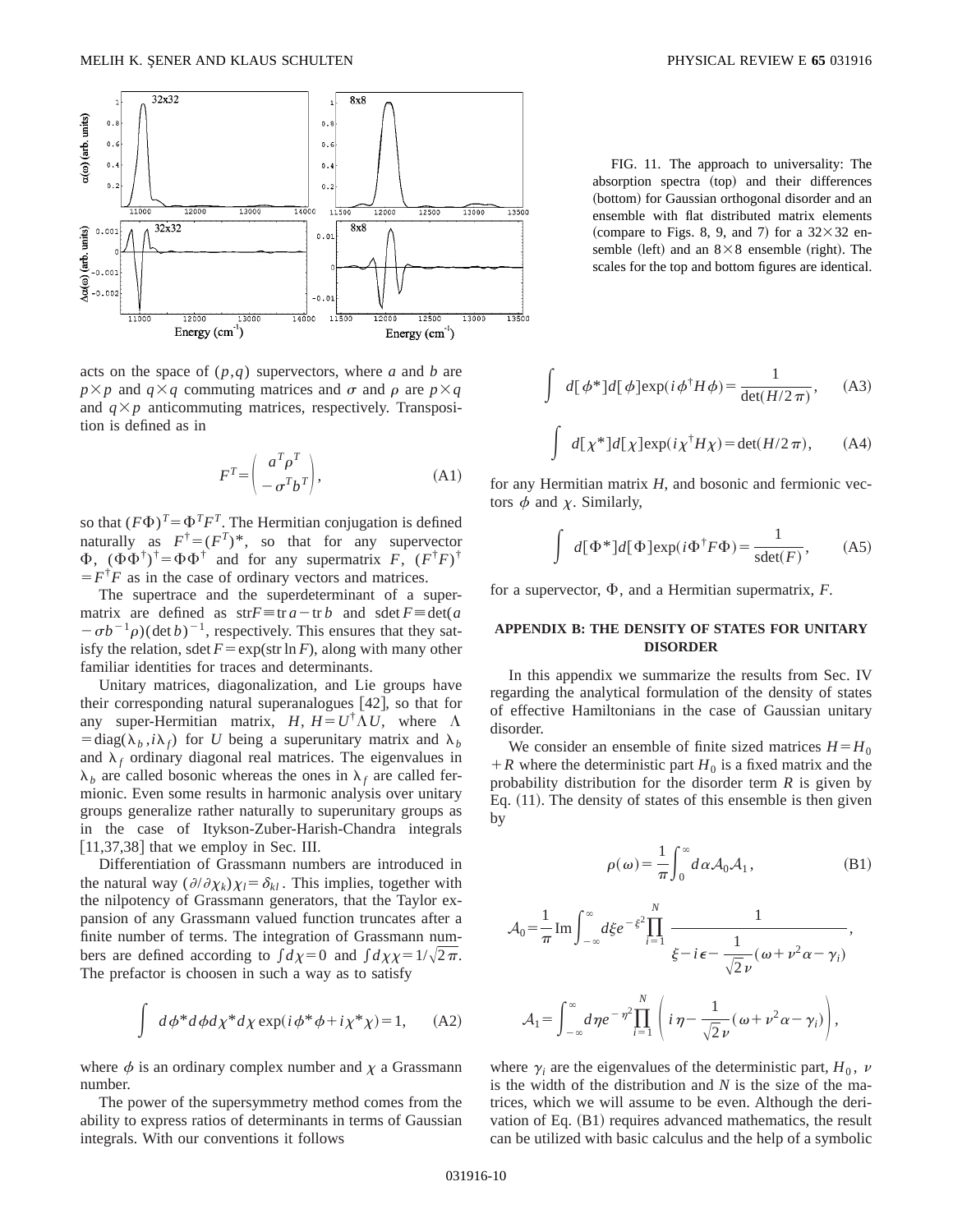algebra program. Below we will simplify Eq.  $(B1)$  as much as possible, but due to the presence of *N* parameters, the eigenvalues,  $\gamma$ <sub>i</sub>, of the unperturbed effective Hamiltonian, the final expressions are best evaluated using a symbolic algebra program such as MATHEMATICA  $[39]$ .

In order to evaluate the density of states  $(B1)$  we note that  $\mathcal{A}_0$  results in  $\delta$  functions at the poles and  $\mathcal{A}_1$  is the integral of a Gaussian times a polynomial. Without loss of generality we will work with the case of nondegenerate  $\gamma$ . The degeneracies can be treated by taking the proper limits at the end. Also we will work in energy units, where  $\sqrt{2}\nu=1$ .

The "bosonic part"  $A_0$  of Eq. (B1) can be evaluated with the help of the identity

$$
\frac{1}{\pi} \text{Im} \prod_{i=1}^{N} \frac{1}{x - i\epsilon - s_i} = \sum_{i=1}^{N} \delta(x - s_i) \prod_{j \neq i}^{N} \frac{1}{x - s_j}.
$$
 (B2)

Integrating the  $\delta$  functions results in

$$
\mathcal{A}_0 = \sum_{i=1}^N e^{-[(1/2)\alpha + (\omega - \gamma_i)]^2} \prod_{j \neq i}^N \frac{1}{\gamma_j - \gamma_i} \,. \tag{B3}
$$

For the evaluation of the "fermionic part"  $A_1$  we introduce the following constants:

$$
I_k = \int_{-\infty}^{\infty} d\eta e^{-\eta^2} \eta^{2k} = \frac{(2k-1)!!\sqrt{\pi}}{2^k}.
$$
 (B4)

Then  $A_1$  can be written as a polynomial in  $\alpha$ ,  $\omega$ , and  $\gamma$ 

$$
\mathcal{A}_1 = (-1)^{N/2} \sum_{k=0}^{N/2} I_{(N/2)-k}(-1)^k
$$
  
 
$$
\times \sum_{\sigma \in S_{T_N}^{2k}} \prod_{p=1}^{2k} \left( \frac{1}{2} \alpha + (\omega - \gamma_{\sigma_p}) \right), \qquad (B5)
$$

where  $S_T^n$  is the set of *n*-element subsets of the finite set *T* and  $T_N = \{1, \ldots, N\}$ . In order to write Eq. (B5), we have used the identity

$$
\prod_{i=1}^{N} (\eta + s_i) = \sum_{j=0}^{N} \eta^{N-j} \sum_{\sigma \in S_{T_N}^j} \prod_{p=1}^{j} s_{\sigma_p},
$$
 (B6)

and that  $\int_{-\infty}^{\infty} d\eta e^{-\eta^2} \eta^k$  vanishes for odd k.

After a shift of integration variables the density of states can be written as

$$
\rho(\omega) = \frac{(-1)^{(N/2)+1}}{\pi} \sum_{i=1}^{N} \int_{2(\omega-\gamma_i)}^{\infty} d\alpha e^{-[(1/2)\alpha]^2} \times \prod_{j \neq i}^{N} \frac{1}{\gamma_j - \gamma_i} \sum_{k=0}^{N/2} I_{(N/2)-k}(-1)^k \times \sum_{\sigma \in S_{T_N}^{2k}} \prod_{p=1}^{2k} \left(\frac{1}{2}\alpha + (\gamma_i - \gamma_{\sigma_p})\right). \tag{B7}
$$

This expression can be recognized as polynomial terms in  $\omega$ and  $\gamma$ <sub>i</sub>. The remaining integration yields prefactors of the form

$$
J_k(A) = 2 \int_A^{\infty} dt e^{-t^2} t^k
$$
  
= 
$$
\begin{cases} 2\Gamma\left(\frac{k+1}{2}\right) - \Gamma\left(\frac{k+1}{2}, A^2\right), & k \text{ even, } A < 0, \\ \Gamma\left(\frac{k+1}{2}, A^2\right), & \text{otherwise,} \end{cases}
$$
 (B8)

where  $\Gamma(n,x)$  is the incomplete gamma function. The formula for the density of states (now free of any integrations) can then be written as a combinatorial expression

$$
\rho(\omega) = \frac{(-1)^{(N/2)+1}}{\pi} \sum_{i=1}^{N} \prod_{j \neq i}^{N} \frac{1}{\gamma_j - \gamma_i}
$$
  
 
$$
\times \sum_{k=0}^{N/2} I_{(N/2)-k}(-1)^k \sum_{\sigma \in S_{T_N}^{2k}} \sum_{m=0}^{2k} J_{N-m}(\omega - \gamma_i)
$$
  
 
$$
\times \sum_{\rho \in S_{\sigma}^m} \prod_{q=1}^{m} (\gamma_i - \gamma_{\sigma_{\rho_q}}).
$$
 (B9)

The reader is invited to repeat this calculation at least for the case of  $2\times2$  random Gaussian unitary matrices (with  $\gamma_1 = \gamma_2 = 0$ ) and compare it to the well known result for GUE, namely,  $\rho(\omega) = (1/\sqrt{\pi})e^{-\omega^2}(1+2\omega^2)$ . It should be noted that the combinatorial load of this computation increases dramatically with *N*. This formulation can also be utilized to examine the functional behavior of the density of states in an interval containing a small group of eigenvalues as part of a larger spectrum, if one treats the eigenvalues outside this interval in a ''mean field'' setting. This will be the subject of a further study.

- [1] K. Miller, Nature (London) **300**, 53 (1982).
- [2] J. Koepke, X. C. Hu, C. Muenke, K. Schulten, and H. Michel, Structure (London) **4**, 581 (1996).
- [3] G. McDermott *et al.*, Nature (London) **374**, 517 (1995).
- [4] V. Sundström, T. Pullerits, and R. van Grondelle, J. Phys. Chem. B 103, 2327 (1999).
- [5] X. Hu, T. Ritz, A. Damjanović, and K. Schulten, J. Phys. Chem. B 101, 3854 (1997).
- @6# C. E. Porter, *Statistical Theories of Spectra: Fluctuations* (Academic Press, New York, 1965).
- [7] M. L. Mehta, *Random Matrices* (Academic Press, New York, 1991).